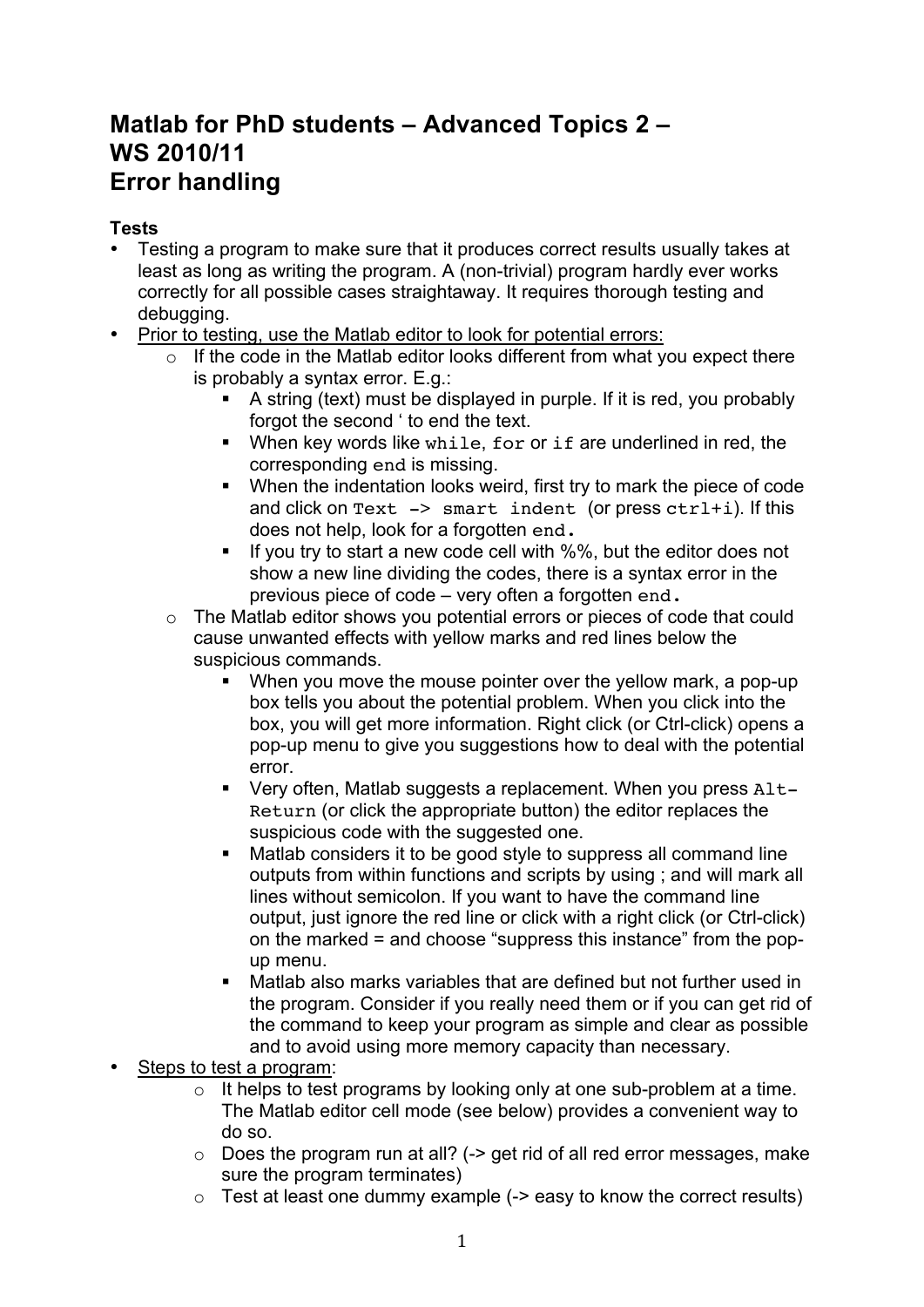- $\circ$  Test some typical examples (-> data for which you know the correct results or at least the range in which the results should be. If you do not know the exact results, test some examples for which you e.g. know which result has to be the biggest one).
- $\circ$  Test some unusual examples ( $\sim$  data in a range that could in principle be reached but is not typical, e.g. data with missing values (NaN)).
- $\circ$  Test if the program works correctly for vectors and matrices if both are meant to be possible input arguments (-> try different matrix dimensions). If your program is only meant to work for specific input dimensions, try out if you included proper error messages or warnings if the inputs do not meet the specifications.
- $\circ$  Test the time performance of your program ( $\circ$  is it fast enough for realworld tasks? You can improve the performance by using the profiler, which will be covered later) .
- $\circ$  Try to use inappropriate input arguments ( $\sim$  wrong argument data types, wrong number of inputs etc). Add helpful error messages.
- $\circ$  Try to be the most stupid or nasty user you can think of ( $\sim$  try to misunderstand all user interaction, react inappropriately).
- $\circ$  Give your program to somebody else for testing ( $\circ$  tell him or her to be nasty. Since people think differently, he or she will probably find some weaknesses you were not aware of).

## **Debugging**

If a program does not produce the expected results, you will have to find out if the error is in the algorithm or in the implementation. Therefore, you need to follow the program step by step and compare the results of the program with your expectations. You can do that by hand (which is often the fastest way in simple cases) or with the debugger provided by the Matlab editor (which is more efficient in more complicated cases).

- Debugging by hand:
	- o Include some text outputs to follow the progress of the program. Usually it is sufficient to delete some semicolons. If you want to have nicer text outputs you need to include some disp or sprintf commands.
	- o Add pause after steps you want to evaluate.
	- $\circ$  A "clean" way to have text outputs for test purposes, but to easily get rid of them for real-world application is to introduce a logical variable and to make text outputs conditional, depending of the status of the variable. E.g. testcase=true; a=b+c; if testcase a end (This works in all programming languages, even if they do not provide a debugger)
	- o Try-catch-block: A try-catch block provides user-controlled errortrapping capabilities. In the try-part, all commands are executed. If no Matlab error is generated, the program continues after the end statement. If an error occurs, the program does not terminate with red lines but executes the commands in the catch-part, making it possible to react to errors in a more specific way (with more specific error messages or maybe with fixing the reason for the error).
		- Syntax:
		- try

commands1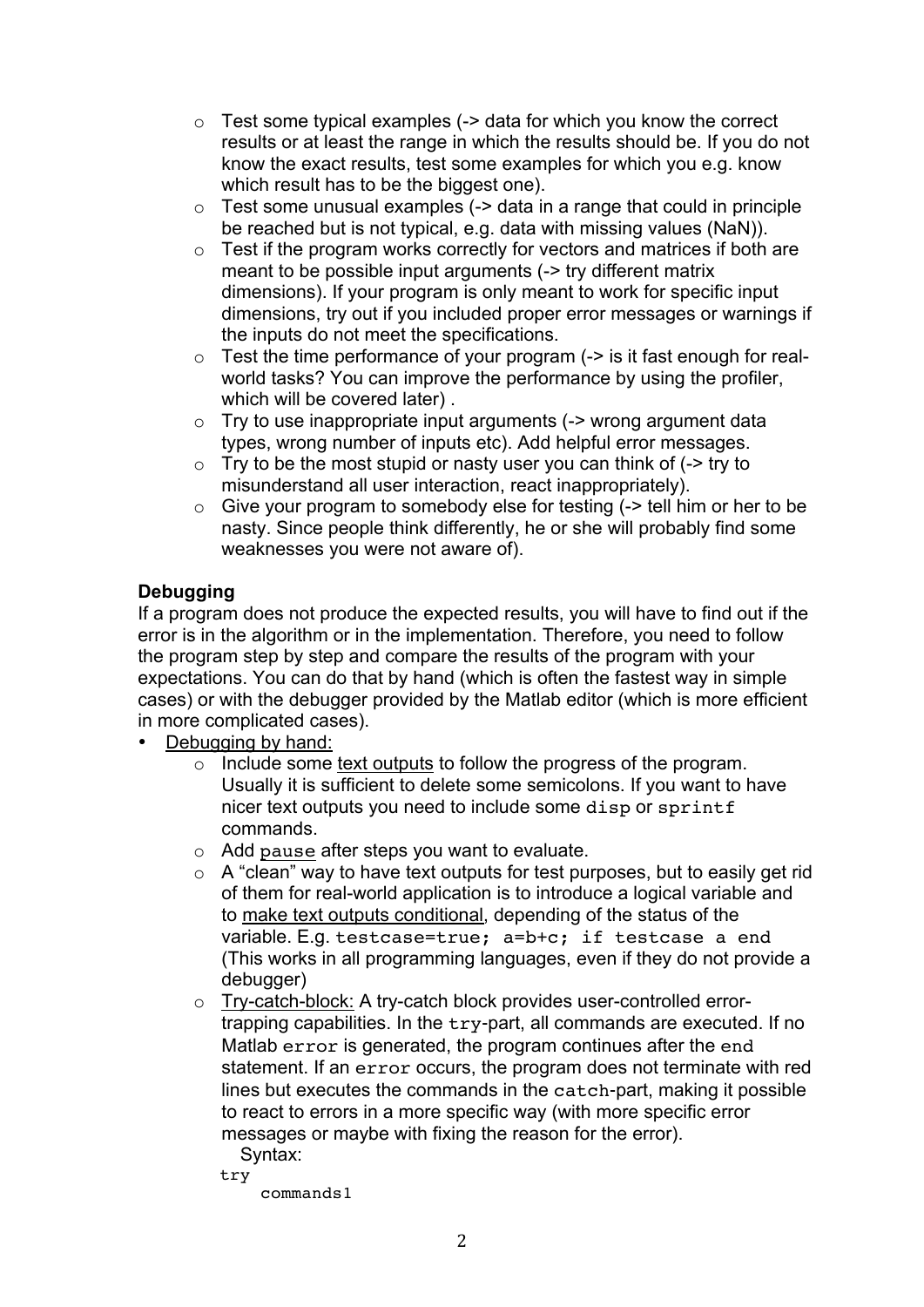```
catch
   commands2 % are executed only if commands1 issue a 
              % Matlab error
```
end

- Using the Debugger:
	- $\circ$  Set Breakpoints: Breakpoints are steps in the program at which the program stops for inspection of the current status of the workspace. Breakpoints are introduced by clicking on the "-" between the line number and the desired line in the Matlab editor. A red dot appears, showing that a breakpoint is set. If you make changes to the program, the dot will turn grey until you save the file.
	- o Clear Breakpoints: To delete a breakpoint click again on the red (or grey) dot. If you want to clear all breakpoints, click on the symbol with the red cross in the editor.
	- $\circ$  Start the program: If you are working on a function with input arguments, you need to start it from the command window (otherwise Matlab would not know the input arguments). If no input arguments are needed, you can also click on the green arrow symbol in the editor. The program will run until the first breakpoint is reached and stop there. In the command window you will see K>> to indicate that Matlab is in debugging mode.
	- o Inspect variables: In debugging mode, you have access to all current variables (also for functions):
		- You see the list of current variables in the workspace window
		- You can access these variables by double clicking in the workspace window to open the array editor. (You can even change the value in the array editor, but you should usually restrain from doing so if you want to do your operations reproducibly).
		- Or you can type the name of the variable in the command window and you will get the value displayed as text message.
		- If you place the tip of your mouse pointer on a variable name in the editor window, a small window will pop up, showing type and value of the variable. (This of course only works for variables introduced in program lines, which were already processed.)
	- $\circ$  Continue the program: The current program line is marked with a green arrow in the editor. To continue, you have the following options, depicted as symbols in the editor window:
		- Continue (green arrow): continue the program until the next breakpoint or the end of the file is reached.
		- Step (little blue arrow down): process one line of program code and stop again. The displayed variables will change their values according to the operations performed.
		- Step in (little blue arrow to next page): step into (sub-) function or (sub-) script (if the next line is no call of a function or script, it does the same as step).
		- Step out (little blue arrow up): go back from a (sub-) function or script to the program from where it was called.
		- **Exit debug mode (crossed out blue arrow): continue the program** to the end without stopping at breakpoints.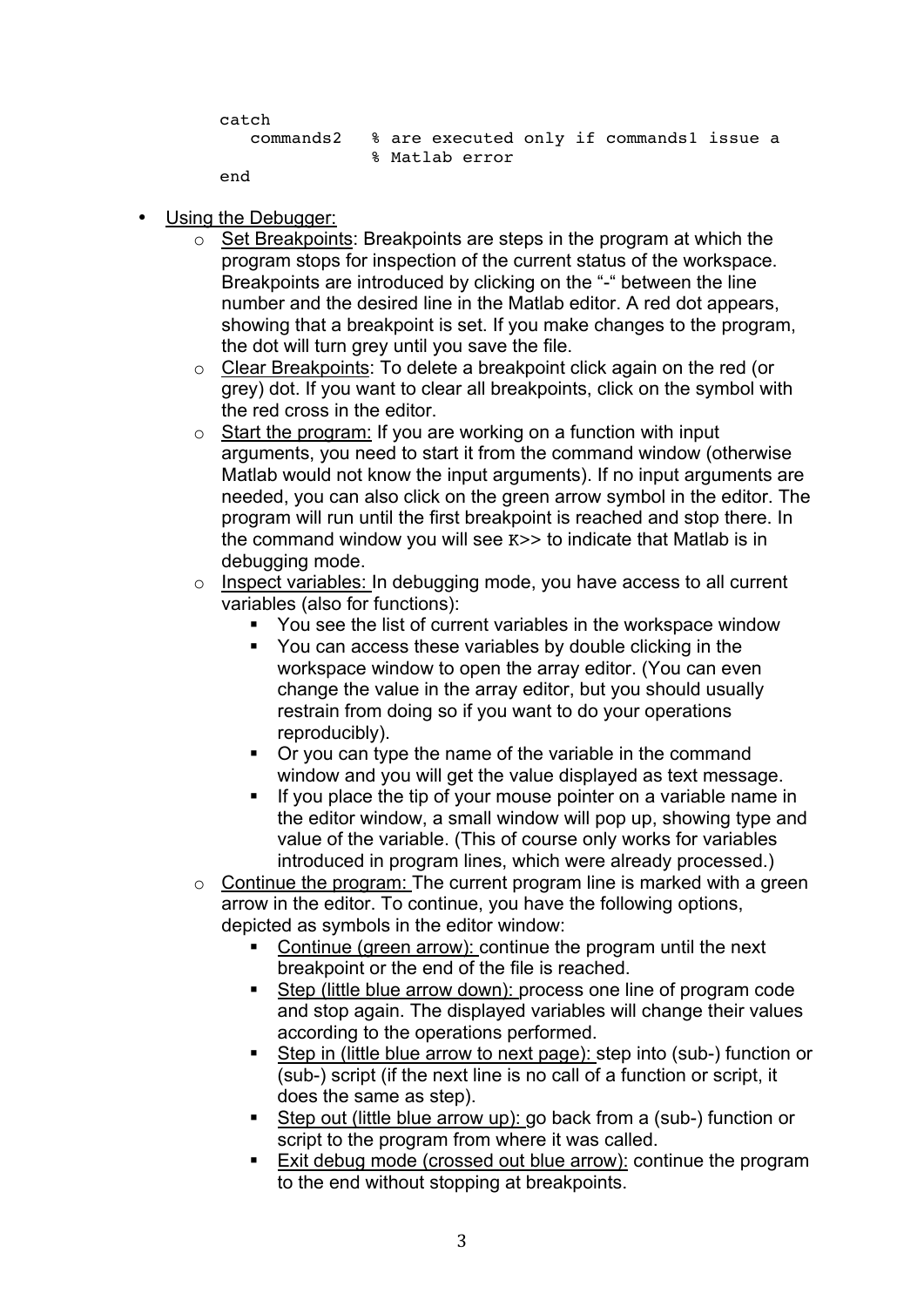- Even more advanced tools for debugging:
	- o Parse for syntax errors and inefficiencies: The function mlint parses M-files for syntax errors and other possible problems and inefficiencies. E.g. mlint will point out variables that are defined but never used. statements that are unreachable etc. It also makes suggestions to improve execution time. Example: mlint myfunction mlint can also be used to check all M-files in a directory, by simply calling it with the directory name instead of the name of a specific M-file.
	- $\circ$  Code analyzer report: Matlab provides a tool to check for potential errors for all files in the current folder. Click on the toothed wheel symbol in the current folder toolbar. You will get a list of actions, including "reports". Click on "code analyzer report". You will get a list of all programs in the current folder with the potential errors occurring in those programs. If you click on the line number in the list, the Matlab editor opens the file and jumps to the suspicious line. If you change your code, you can click "rerun" in the code analyzer report to see a new version of the list.
	- o Check for file dependencies: The function depfun parses an m-file for all file dependencies and points out any files needed for the execution of the m-file and not found in the current search path (see below).
	- o Dependency report: Click on the toothed wheel symbol in the current folder toolbar. And choose "reports -> dependency report". You will get a list of all programs in the current folder with the called functions ("children") and calling functions in the current directory ("parents"), identifying missing programs.

### **Common sources of errors**

• Unexpected user inputs

end

- $\circ$  Almost all programs depend in some form on user inputs input parameters to functions, keyboard or mouse inputs or data files provided by the user. Be aware that users (even you yourself in a couple of months) usually do not know by heart, which types of inputs the program expects and which will cause chaos.
- o Therefore make sure to test each user input if it meets the specification of your program. This is usually done with an if-statement that causes
	- the program to continue as planned if the input meets the specification
	- a warning message telling the user about potential problems, but the program continues anyway. (But if the user reads the message, he might decide to interrupt the program with  $ctrl$ -

```
c). E.g.
if a==0warning('division by zero! (a==0)')
end
c=b/a:
```
 an error message and the end of the program if it does not make sense at all to continue the program with the data provided by the user. E.g. if ~isnumeric(a) error('a must be a number')

```
4
```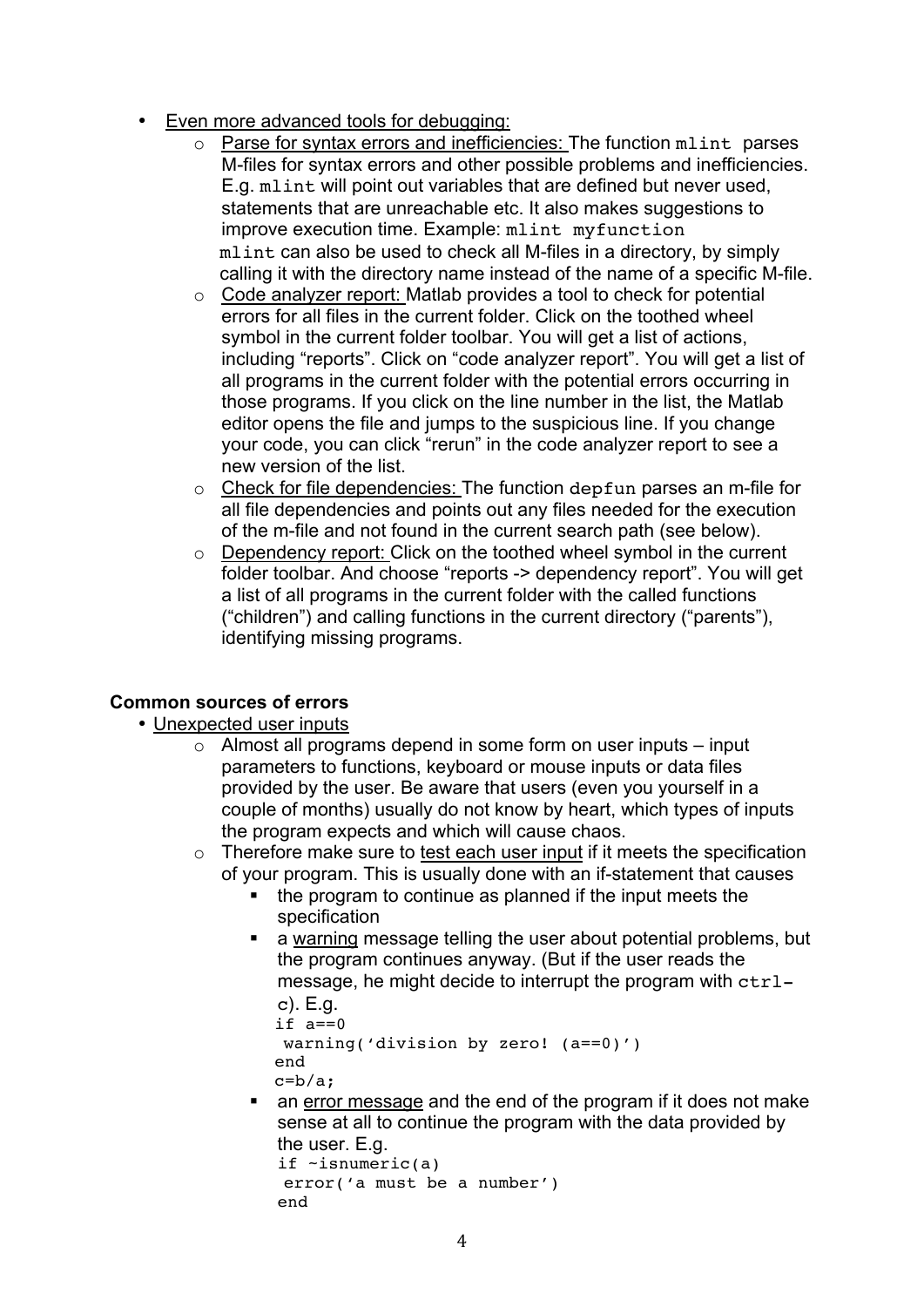- $\circ$  Common tests for user inputs are:
	- Data types: Use commands like isnumeric, islogical or ischar.
	- Matrix dimensions: If your program requires specific matrix dimensions, e.g. a vector, a square matrix or a matrix of dimensions 10000x3 you should test if the data provided by the user has these dimensions, before you start your computations. If the data does not meet the specifications, issue appropriate warnings or error messages. E.g. [rows,cols]=size(a);

```
if rows~=cols
warning('a should be a square matrix!')
end
```
**Parameter range: Very often, certain values provided by the user** only make sense if they are in a certain range. E.g. they have to be negative, or they need to be in the range between 100 and 200, or the need to be integer values (but not necessarily integer variables). E.g. (test for a single integer value between 100 and 200)

```
if length(a)-1error('a must be a scalar value!')
end
if a<100 | a>200
warning('a should be between 100 and 200')
end
if int32(a) \sim = a
warning('a should be an integer value')
end
```
- Case distinctions
	- $\circ$  Case distinctions are needed in almost every program to control the sequence of steps performed and to test for potential problems.
	- o Add error messages or warnings for cases which could cause problems (e.g. it is a good idea to test for division by 0 or to check if the values of certain parameters stay in the plausible range during computations.)
	- o When you use complicated case distinctions, depending on more than one variable, it can be complicated to see if all potentially possible combinations of cases are considered in the program. It is good style to take care of all "wanted" cases in if-elseif (or nested if-) constructions and to reserve the else-case for all unwanted (and potentially unforeseen) cases, for which your program should issue a warning or stop with an error.
- Random numbers
	- o Random numbers generated by a computer are "pseudorandom". Pseudorandom sequences typically exhibit statistical randomness while being generated by an entirely deterministic causal process. Since a computer works deterministically - even though you sometimes might get a different impression ;-) pseudorandom sequences are much easier to produce than real randomness.
	- o Pseudorandom numbers are generated with complicated algorithms and depend on a "seed" (some number that determines the initialization of the sequence). In Matlab, this seed depends on the running time of the Matlab session and is re-set every time a Matlab session is started.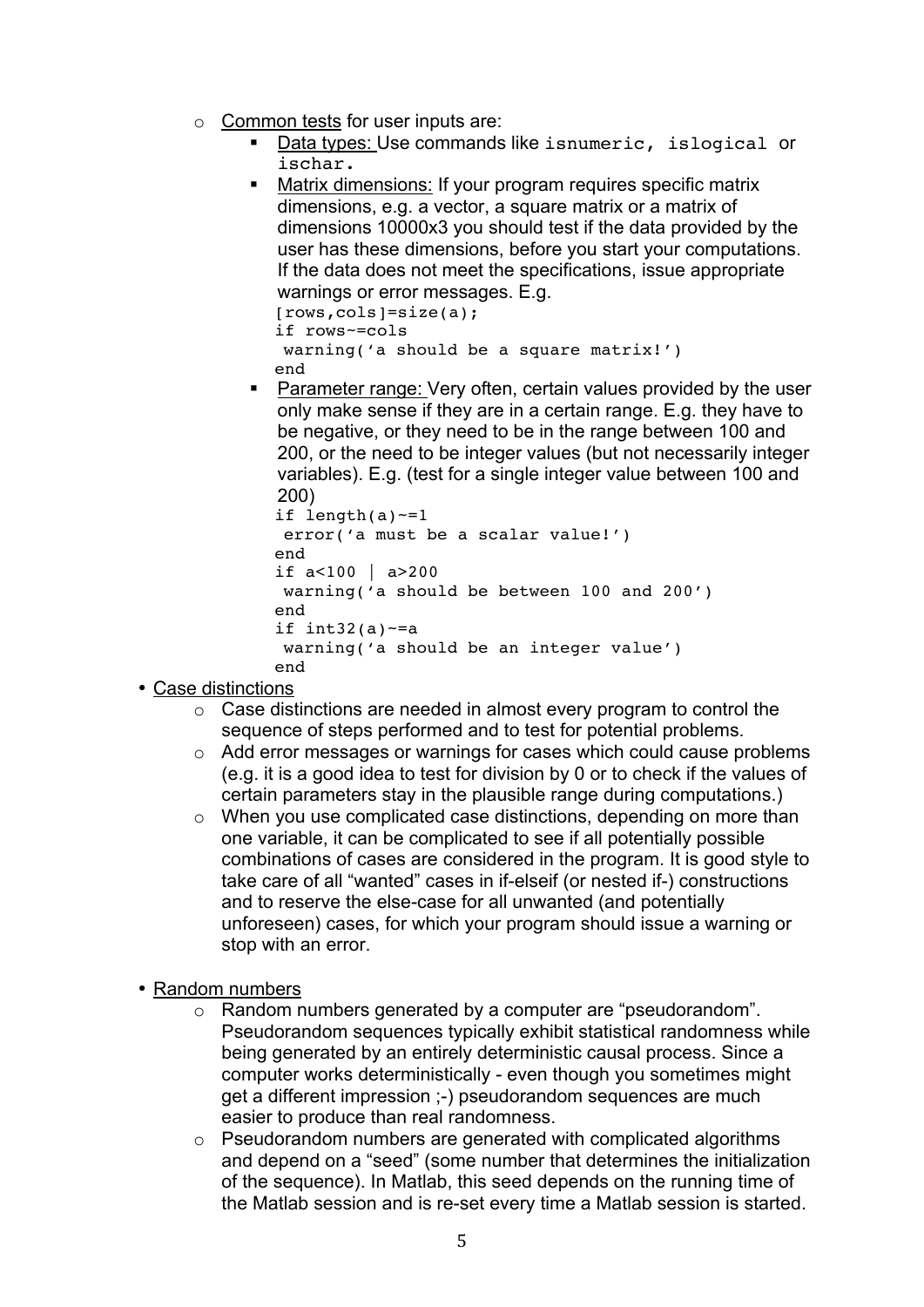(In contrast, in most other languages the seed correlates with date and time). This feature makes it easy to reproduce the same sequence of random numbers. On the other hand, it can be very annoying if you want to produce different sets of random numbers but accidentally produce the same sequence over and over again… If you want to get different random numbers for different Matlab sessions (e.g., when you do simulations on a cluster with several nodes working almost parallel), you can set the seed in your program either manually to different numbers or according to the current time of day using the command:

```
RandStream.setDefaultStream ...
  (RandStream('mt19937ar','seed',sum(100*clock)));
(see help rand)
```
- $\circ$  If you need to re-use the same sequence of random numbers, the safest way is to generate them once and save them to a file ("frozen noise")
- o If real random numbers are needed, a computer needs to use a nondeterministic source of randomness (e.g. user keystrokes).
- o When using random numbers in Matlab, make sure that you use the right type for your problem:

| $N=randn(n,m)$          |    | % generates a n-by-m matrix N with     |
|-------------------------|----|----------------------------------------|
|                         |    | % normally distributed numbers with    |
|                         |    | % mean 0 and standard deviation 1.     |
| $U=rand(n,m)$           |    | % generates a n-by-m matrix E with     |
|                         |    | % uniformly distributed numbers        |
|                         |    | % between 0 and 1.                     |
| $I = randi(rmax, n, m)$ |    | % generates a n-by-m matrix I with     |
|                         |    | % uniformly distributed random integer |
|                         |    | % numbers between 1 and rmax. All      |
|                         |    | % numbers in I are independent of each |
|                         |    | % other.                               |
| $P=randperm(rmax)$      |    | % generates a vector P with random     |
|                         |    | % permutation of the integers 1: rmax  |
|                         | နွ | (each number occurring only once in    |
|                         |    | % random order)                        |

 $\circ$  Keep in mind that you usually need quite a big data sample to represent a certain distribution with your sample. If you need to use only a limited number of random numbers e.g. for an experiment that cannot last several days, it makes sense to look at the sample of random numbers (e.g. with hist) and maybe produce a new sequence if the distribution does not look the way you want it to look.

### • Directories or file names

- o Some platitudes....
	- When Matlab suddenly seems not know your program any more, your current directory is probably not the directory in which you saved your program.
	- Make sure that function file names match the function name used in the function header to avoid confusion (if they do not match, you have to use the file name to call the function).
	- When your program does not change its behavior, even though you changed the code, make sure you saved it under the correct name in the correct directory.
	- **If you want to start your Matlab sessions generally in a different**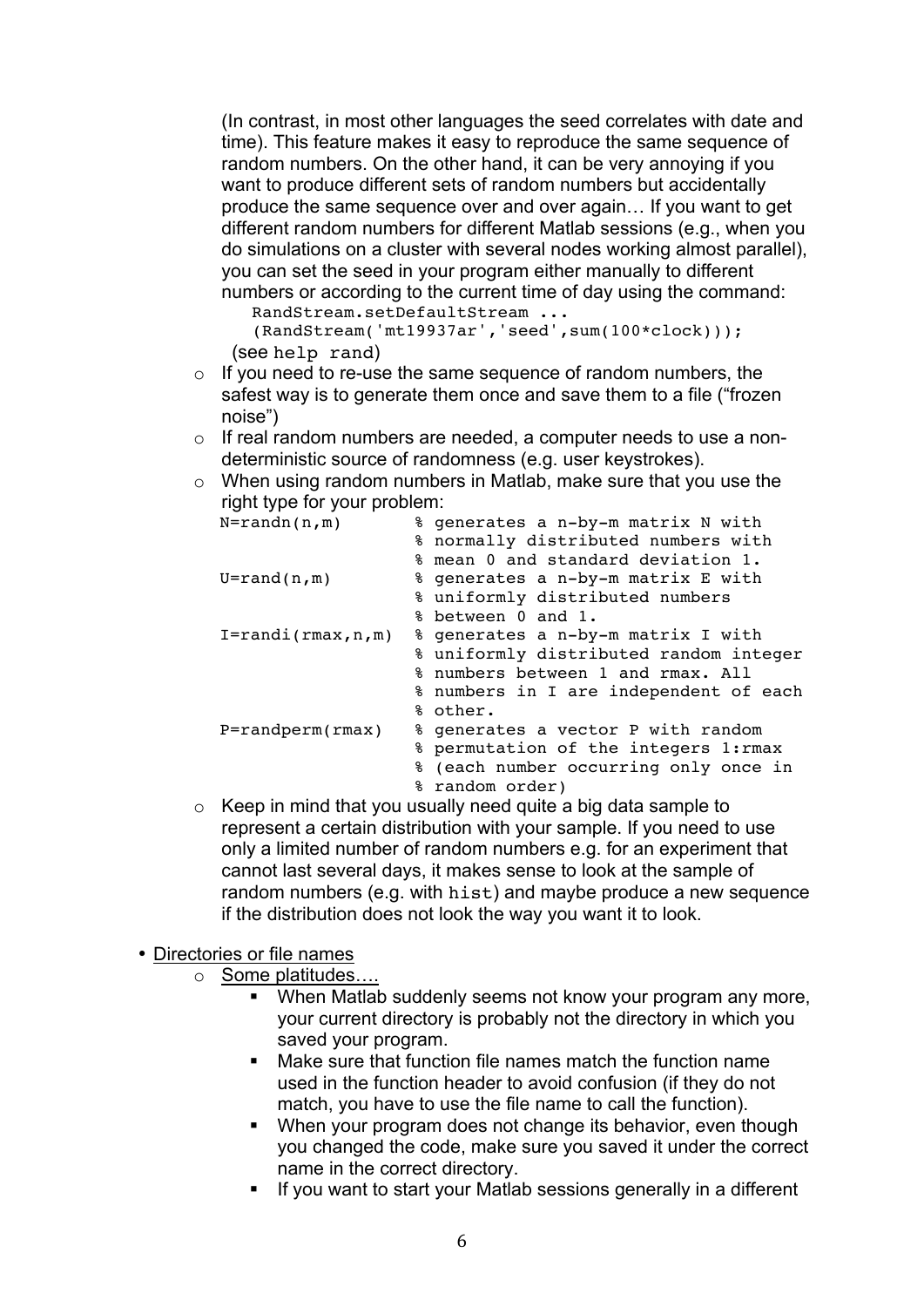directory than Matlab does with the installation on your computer, you can define the directory in the script startup.m e.g. by the command cd /Users/jutta/Matlab/Matlab\_PhD10/ The script startup.m can contain any commands you want to be executed when a new Matlab session is started. It needs to be saved to the default startup directory. It often helps to use relative paths for file names. E.g. load subdir1/subsubdir5/myfile % loads data file myfile.mat from the directory % with the name subsubdir5, which is contained % in the directory subdir1, which is a % subdirectory of the current working directory. save ../newdata v % saves variable v to data file newdata.mat in % the directory one level higher than the % current directory. o Some helpful commands for file handling: % Returns 2 (!) if file exists % in current directory (or in % directory specified by path % in name) and 0 if not

|                                        | % in name) and 0 if not        |
|----------------------------------------|--------------------------------|
| whos -file filename.mat                | % displays variables contained |
|                                        | % in file in command window    |
| $w =$ whos(' $-file',$ 'filename.mat') | % returns struct array with    |
|                                        | % fields name, size, bytes,    |
|                                        | % class of variables contained |
|                                        | % in file                      |
| delete filename.ext                    | % deletes file on disk         |
| copyfile(oldname, dirname)             | % copy file oldname to         |
|                                        | % directory                    |
| copyfile(oldname, newname)             | % copy file oldname to newname |
| cd directory                           | % changes the current          |
|                                        | % working directory            |
|                                        |                                |

- o The Matlab search path
	- The search path is the subset of all the folders in the file system, which Matlab searches for programs when interpreting program code. The search path specifies the order of directories Matlab considers in its search for programs.
	- Sequence in which Matlab interprets code: If the word stupidname occurs in a script or function, Matlab performs the following sequence of tests:
		- 1. Is stupidname a variable name defined in the current workspace?
		- 2. If it is not a variable name, is it a subfunction in the file in which stupidname occurs?
		- 3. If not, is it a private function to the file?
		- 4. If not, is it the name of a built-in function?
		- 5. If not, is it the name of a function or script in the current directory?
		- 6. If not, is it the name of a function or script in the first directory listed in the search path?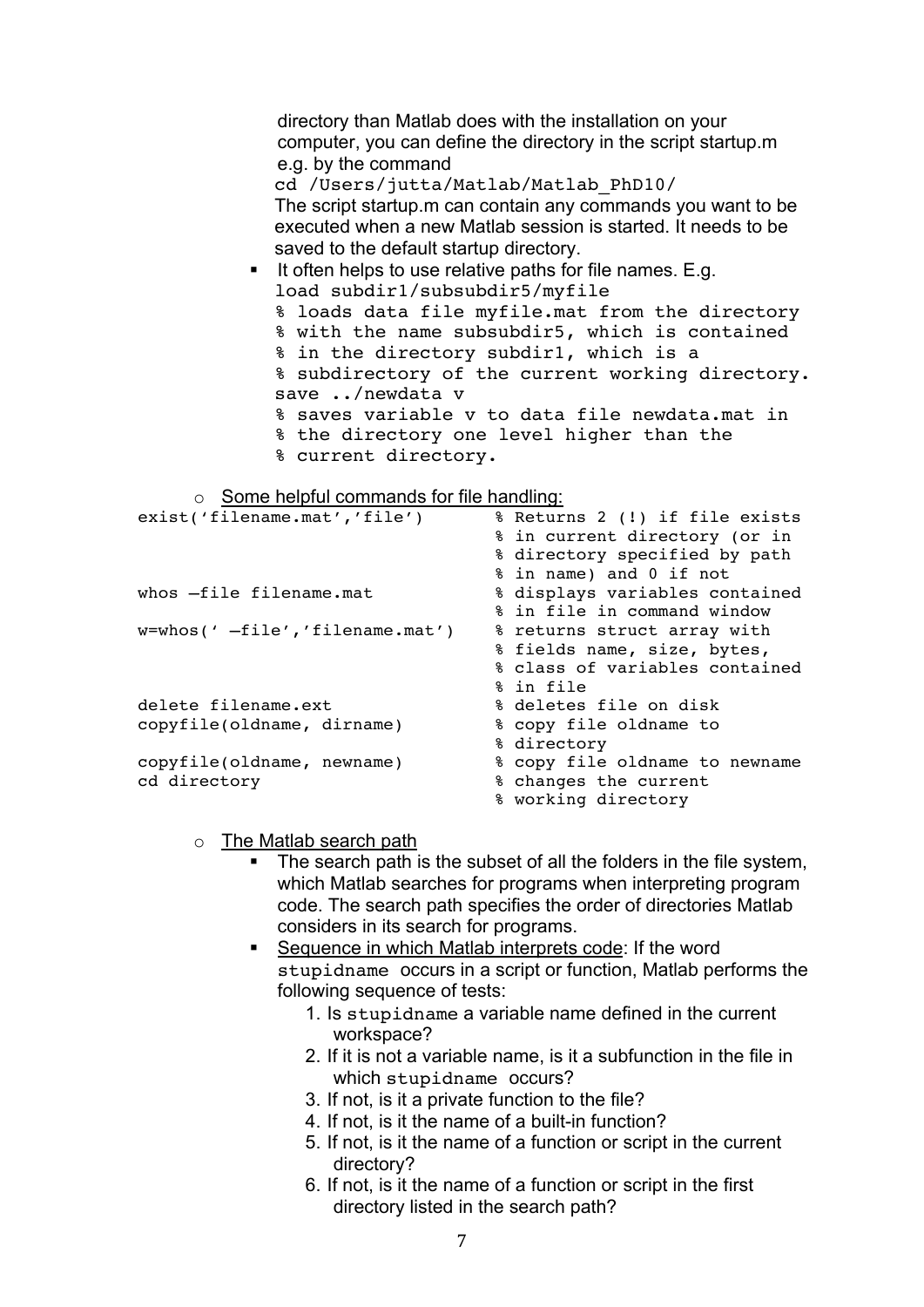- 7. If not, Matlab visits the second, third,… until last directory listed in the search path.
- 8. If none of these directories contains a program with the name. Matlab will issue the error '??? Undefined function or variable 'stupidname'.'
- By default, the Matlab search path consists of the folders in which Matlab and its toolboxes are installed on your computer.
- Note that if two files with the same name are somewhere in the search path, only the one which is visited first will be executed.
- The path browser: you can open the path browser by clicking on File  $\rightarrow$  set path. In this graphical user interface, you can see the Matlab search path with the order in which folders are searched. You can add or remove folders and change the order of folders by clicking on the appropriate buttons.
- Commands to change the search path:

| matlabpath                                         |  | % displays the Matlab search path for              |  |  |
|----------------------------------------------------|--|----------------------------------------------------|--|--|
|                                                    |  | % your computer in the command window              |  |  |
| p=path                                             |  | % writes the current Matlab search                 |  |  |
|                                                    |  | % path to string variable p                        |  |  |
|                                                    |  | addpath('folder1','folder2',) % adds the specified |  |  |
|                                                    |  | % folders to the top of the search                 |  |  |
|                                                    |  | % path. Use the full path name for                 |  |  |
|                                                    |  | % each folder.                                     |  |  |
|                                                    |  | rmpath('folderName') % removes the specified       |  |  |
|                                                    |  | % folder from the search path.                     |  |  |
| path(path, 'newpath') % adds the newpath folder to |  |                                                    |  |  |
|                                                    |  | % the end of the search path.                      |  |  |
|                                                    |  | % If newpath is already on the                     |  |  |
|                                                    |  | % search path, then path(path,                     |  |  |
|                                                    |  | % 'newpath') moves newpath to the                  |  |  |
|                                                    |  | % end of the search path.                          |  |  |

### **Using the cell mode in the editor**

- Cells are usually short blocks of program code belonging together to solve a sub-task.
- Cells are marked by %% in the line before the program lines start.
- %% can be followed by a comment. These comments are displayed in bold, a very convenient way to have titles for programming blocks.
- You can run individual cells without the rest of the program by clicking on the cell (the current cell is marked in yellow) and clicking on the symbol "arrow right on yellow block"
- This is also a convenient way to debug the code for a sub-problem
- To run a cell and to continue running afterwards, click on the symbol "arrow down from yellow block"
- To run the entire program, click on the symbol "red arrow down" (or the regular green arrow symbol in the bar above)
- In Matlab 2008, the display of cells can be compressed in the editor to just the title line by clicking on a little minus symbol left of the title line. This gives a nice overview over the structure of the program.
- When you use the cell mode in the editor, you can use File -> publish from the menu to generate a well-structured html or pdf document, showing the program code, the computation results and the resulting figures.